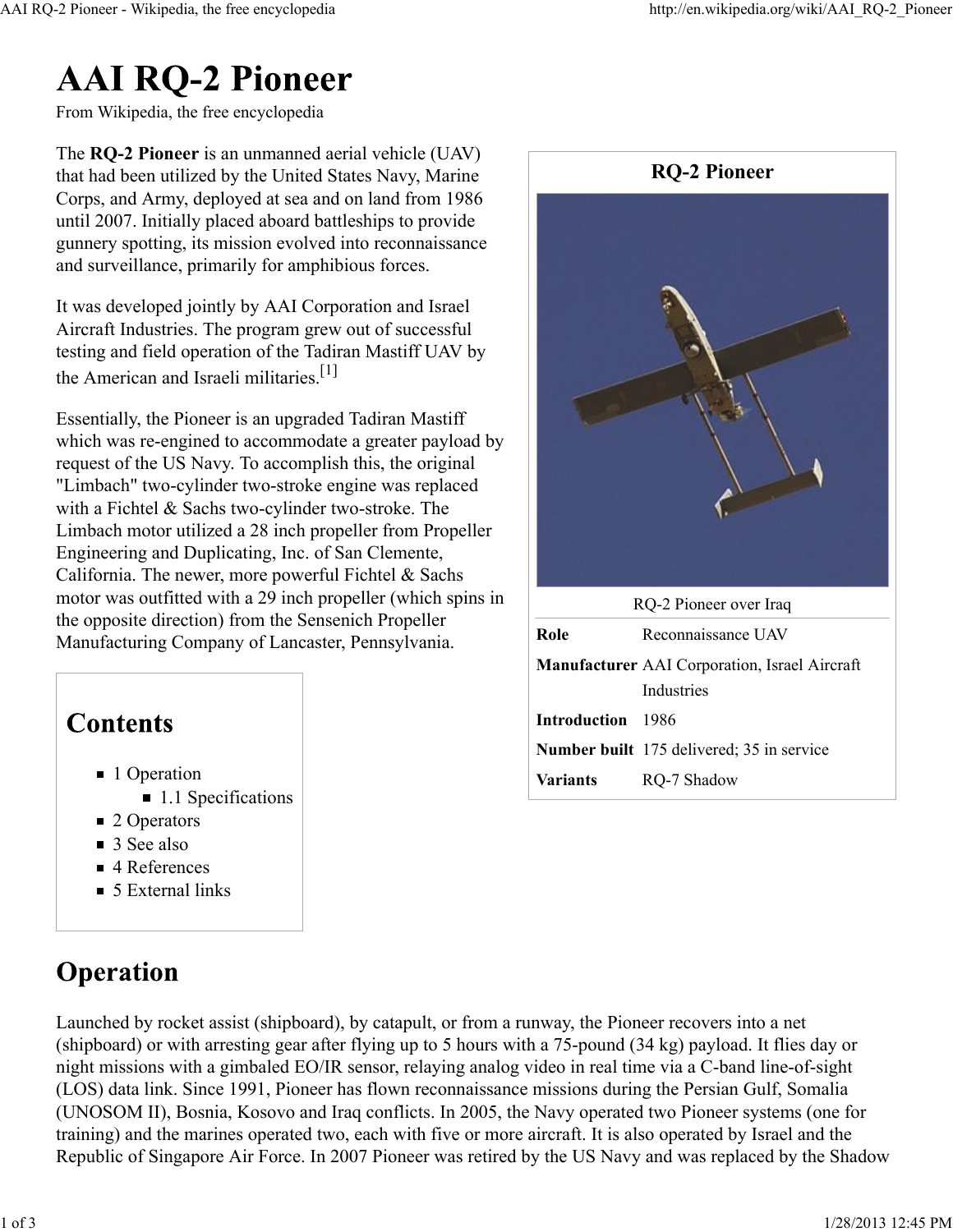#### UAV.

Internationally, Pioneer drones are perhaps most remembered for their role in the 1991 Gulf War, when a Pioneer launched by the battleship USS *Wisconsin* (BB-64) observed Iraqi troops on Failaka Island surrendering shortly after *Missouri*'s attack on their trenchlines. When navy officials offered to transfer a Pioneer to the Smithsonian Institution, curators at the National Air and Space Museum specifically asked for the UAV that Iraqi troops surrendered to during the Gulf  $\text{War}^{[2]}$ 

The "R" is the Department of Defense designation for reconnaissance; "Q" means unmanned aircraft system. The "2" refers to its being the second of a series of purpose-built unmanned reconnaissance aircraft systems.

#### **Specifications**

- Primary Function: Artillery Targeting and Acquisition, Control of Close Air Support, Reconnaissance and Surveillance, Battle Damage Assessment, Search and Rescue, Psychological **Operations**
- Contractor: Pioneer UAVs, Incorporated; Israel Aircraft Industries
- Power Plant: Sachs 2-stroke 2-cylinder horizontally-opposed piston engine rated at 26 hp (19 kW) or alternative RQ-2C: UEL AR-741 rotary engine; 28.3 kW (38 hp)
- Length: 14 feet  $(4 \text{ m})$
- $\blacksquare$  Height: 3.3 feet (1.0 m)
- Weight: 205 kilograms (452 pounds)
- Wingspan:  $16.9$  feet  $(5.2 \text{ m})$
- Speed:  $110$  knots  $(200 \text{ km/h})$
- Range: five hours at 185 kilometers (100 nautical miles)
- Ceiling:  $4600$  meters  $(15,000 \text{ ft})$
- Fuel Capacity: 44-47 liters
- Payload: Dual Sensor (12DS/POP-200/POP-300)
- System Cost:
- Inventory: 175 Delivered/35 In-Service

# **Operators**

**United States** 

- **United States Navy**
	- VC-6 "Firebees": Naval Station Norfolk (decommissioned)<sup>[3]</sup>
	- Training Air Wing 6 UAV Detachment: Naval Air Station Whiting Field (decommissioned)<sup>[4]</sup>



An RQ-2B on the tarmac



Crewmen recover an RQ-2 Pioneer aboard USS *Iowa* (BB-61)